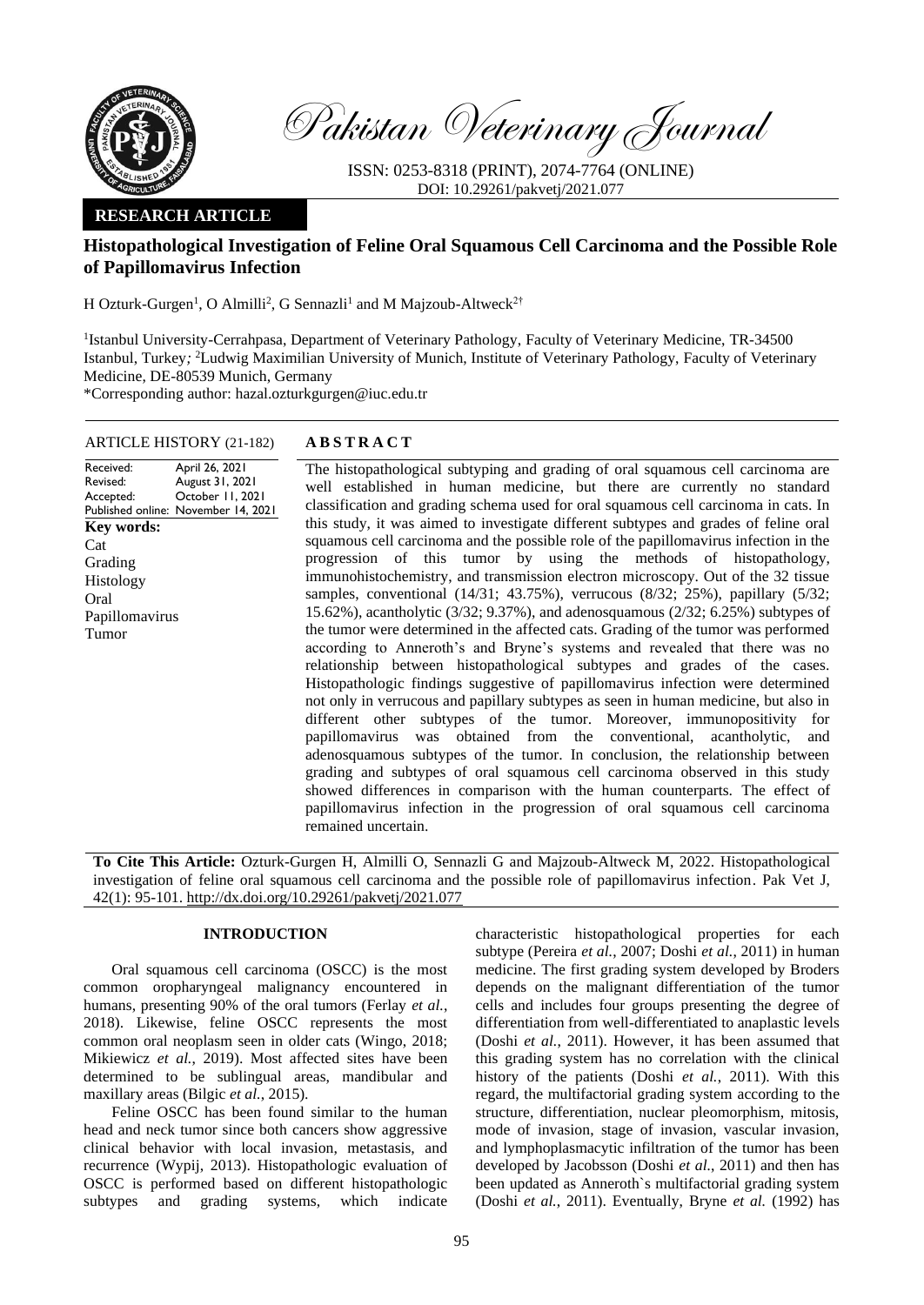used this multifactorial grading system not for the whole area of the tumor, but only for the deep areas of invasions (Doshi *et al.*, 2011). The idea of Bryne`s system suggests that neoplastic cells of deeply invasive parts of a tumor may have more tumor characteristics than those of metastases (Bryne *et al.*, 1992).

In human medicine, verrucous type of OSCC, which is a well-differentiated variant of the tumor (Saito *et al.*, 1999), has been found related to papillomavirus (PV) infection that has been considered as one of the causative factors for developing squamous cell carcinoma on mucosal tissues of head and neck region (Gillison, 2000). In veterinary medicine, the possible relationship between PV and OSCC has previously been reported in cats (Munday *et al.*, 2009; O`Neill *et al.*, 2011). Histological features of the papillary subtype have been mostly found in association with the possible PV infection, but there is currently no evidence to support this hypothesis (Munday *et al.*, 2017).

In this study, it was aimed to investigate the histopathological features of feline SCC in the head and neck region through the classification scheme of subtyping and grading systems, and to compare the relationship between these subtypes with the possible role of papillomavirus infection. The study was performed based on histopathological properties of OSCC, histological changes suggestive of PV infection, the immune reactivity of neoplastic cells against PV antigen using immunohistochemistry, and viral particles sought by transmission electron microscopy (TEM).

### **MATERIALS AND METHODS**

**Tissue samples and evaluation of patient profiles:**  Anamnesis and information of biopsy materials taken from the head and neck region of 32 cats diagnosed with SCC were compiled from the archives of the Institute of Veterinary Pathology at the Centre of Veterinary Medicine of the Ludwig Maximilian University of Munich. The patients were evaluated according to their breed, gender, age, and the localization of the tumor. Genders of the cats were categorized as male, castrated male, female, and spayed female.

**Histopathologic examination:** Histopathological examination was performed according to the histological features of OSCC and suggestive alterations induced by PV infection. The histological subtyping was performed according to the classification of subtypes for human

(Barnes *et al.*, 2005; Pereira *et al.*, 2007) and canine OSCC (Nemec *et al.*, 2012): i) conventional type, ii) verrucous type iii) papillary type iv) basoloid type v) spindle type vi) other variants. The neoplastic samples were graded by both Anneroth`s 1987 and Bryne`s 1992 classification criteria (Table 1), and the cases were divided into 3 groups as Grade I, Grade II, and Grade III (Table 2). The scoring of the mitotic index was determined by counting mitotic cells in 10/400 high magnification field (HPF) followed by the mean value (Table 1) for an HPF, which is one of the grading criteria of the Anneroth system.

The relationship between the possible role of PV infection and the occurrence of OSCC was evaluated according to the subtypes of OSCC encountered in this study and histological changes suggestive of PV infection, such as the thickening of the epithelium, the existence of koilocytes, eosinophilic intranuclear inclusion bodies, and immunopositivity obtained by immunohistochemistry.

**Immunohistochemical analysis:** The immunohistochemistry for papillomavirus antigen (Papillomavirus HPV+BPV antibody, PA5-35416, Thermo Fisher Scientific) was performed for all tissue samples using a standard protocol for the Avidin-Biotin-Complex method. Sections of 4  $\mu$ m thickness were dewaxed in xylol and rehydrated in a descending alcohol series (100%, 90%, 70% alcohol). Antigen retrieval procedure was performed using citrate buffer (10mM, pH 6.0, with Tween 20) at 800 W in a microwave oven (2 X 10 min). Subsequently, slides were treated with 1% hydrogen peroxide (15 min) to block endogenous peroxidase activity and then washed with 0.5 M, pH 7.6 tris buffered saline (TBS). Sections were pre-incubated with normal rabbit serum (MP Biomedicals, Germany) at room temperature (30 min), followed by incubation at room temperature with a 1:100 dilution of polyclonal antibody human and bovine papillomavirus (HPV+BPV) (60 min). Sections were then washed with TBS, incubated with a 1:100 dilution of seconder polyclonal antibody rabbit anti-goat IgPO (Dako, Germany) (50 min). Sections were then washed again with TBS. The binding of the secondary antibody was visualized by the reaction with hydrogen peroxide and *3*,*3' diaminobenzidine tetrahydrochloride* dihydrate (DAB) (Kem-En-Tec Diagnostics, Germany) as a chromogen. Slides were counterstained with Mayer´s hematoxylin. A case with papillomavirus containing canine oral papillomavirus served as a positive control, and no primary antibody was applied to the sections that were running as negative controls for each turn.

**Table 1:** Evaluation criteria of multifactorial grading systems by Anneroth *et al.* (1987) and Bryne *et al.* (1992)

| <b>Table 1:</b> Evaluation chiteria of multilactorial grading systems by runneroun et ul. (1707) and Bryne et ul. (1772) |                                                           |  |  |  |
|--------------------------------------------------------------------------------------------------------------------------|-----------------------------------------------------------|--|--|--|
| Anneroth et al. (1987) for whole thickness of the tumor                                                                  | Bryne et al. (1992) for deep invasive cells               |  |  |  |
| Tumor cell population                                                                                                    | Tumor cell population                                     |  |  |  |
| Keratinization (scored from $1-4$ )*                                                                                     | Keratinization (scored from 1-4)                          |  |  |  |
| Nuclear pleomorphism (scored from $1-4$ ) <sup>**</sup>                                                                  | Nuclear pleomorphism (scored from 1-4)                    |  |  |  |
| Number of mitosis (scored from 1-4)***                                                                                   |                                                           |  |  |  |
| Tumor - host relationship                                                                                                | Tumor - host relationship                                 |  |  |  |
| Pattern of invasion (scored from 1-4)°                                                                                   | Pattern of invasion (scored from 1-4)                     |  |  |  |
| Stage of invasion (scored from 1-4) <sup>oo</sup>                                                                        |                                                           |  |  |  |
| Lymphocytic infiltration (scored from 1-4) °°°                                                                           | Lymphocytic infiltration (scored from 1-4) <sup>ooo</sup> |  |  |  |

\*Scoring of keratinization; 1: >50% cells keratinized, 2: 20-50 % cells keratinized, 3: 5-20% cells keratinized and as 4: 0-5 % cells keratinized.\*\*Scoring of nuclear pleomorphism; 1: few pleomorphism, 2: Moderately abundant pleomorphism, 3: Abundant pleomorphism and 4: Extreme pleomorphism. \*\*\* Scoring of number of mitosis; 1: 0-1 mitosis/hpf, 2: 2-3 mitosis/hpf, 3: 4-5 mitosis /hpf and 4: >5 mitosis/hpf. ° Scoring of pattern of invasion; 1: Well- delineated infiltrating borders, 2: Infiltrating, solid cords, bands and/or strands, 3: Small groups or cords of infiltrating cells and 4: Marked and diffuse cellular invasion. °° Scoring of stage of invasion; 1: Carcinoma-in-situ, 2: Distinct invasion, but involving lamina propria only, 3: Invasion below lamina propria and 4: Extensive and deep invasion replacing most of the stromal tissue and infiltrating jawbone. °°° Scoring of lymphocytic infiltration; 1: Marked, 2: Moderate, 3: Slight and 4: None.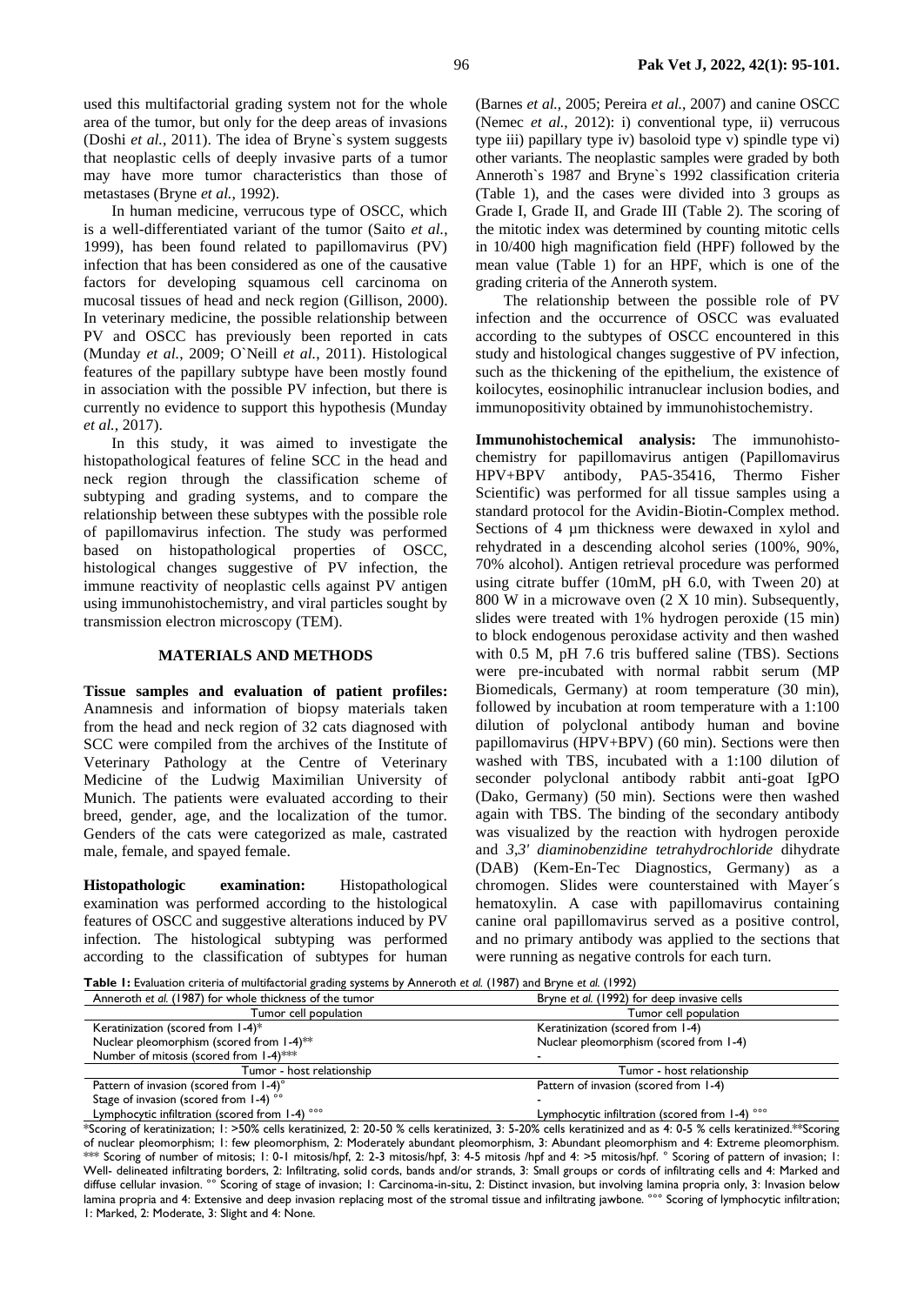**Transmission Electron Microscopy (TEM):**  Transmission electron microscopy was performed on 2 out of 5 cases with a striking positive immune reaction to locate viral particles. For this purpose, positive areas were microscopically determined in tissue samples, and approximately 1 mm<sup>3</sup> of paraffin-embedded tissue sample was removed from these areas using special pliers, and then embedded in epoxy resin. One micrometer of tissue sections was prepared and stained by toluidine bluesafranin staining for light microscopy to select sites for electron microscopic evaluation. Ultra-thin sections were stained with uranyl-acetate and lead citrate. In the last stage, corresponding immunolabeled areas and cells were sought for the existence of the particles of papillomavirus.

**Statistical analyses:** A chi-square test was performed to evaluate associations between the subtypes and the categorical variables of patients' profiles, tumor localization, and immunohistochemical positivity of the papillomavirus. In order to implement the chi-square test, tumor subtypes were regrouped as conventional and nonconventional, and age scales were divided into 7-10 years and >10 years. When the chi-square test was not appropriate despite the combination of the groups, a fisher's exact test was performed, and this method was used to evaluate associations between the subtypes and histopathological changes suggestive of papillomavirus infection, such as the existence of koilocytes and inclusion bodies, and also between the subtypes and the grading systems.

### **RESULTS**

Patient profiles: The predominantly affected breed was the European shorthair cat (22/32). The age of the patients varied from 7 to 17 years old and the average age was 10.2. The most common gender was determined as male castrated (16/32), followed by the spayed female (7/32). The most (13/32) affected localization was the tongue (Table 3). There were no significant differences between the subtypes and the profile of the patients, and the tumor localization (P>0.005).

| Table 2: Sum of scores for multifactorial grading systems by Anneroth et al. (1987) and Bryne et al. (1992) |                    |                                      |                     |  |  |  |  |  |
|-------------------------------------------------------------------------------------------------------------|--------------------|--------------------------------------|---------------------|--|--|--|--|--|
|                                                                                                             | $6-12$ : Grade I   |                                      | 4-8: Grade I        |  |  |  |  |  |
| Sum of score for Anneroth et al. (1987)                                                                     | $13-18$ : Grade II | Sum of score for Bryne et al. (1992) | 9-12: Grade II      |  |  |  |  |  |
|                                                                                                             | 19-24: Grade III   |                                      | $13-16$ : Grade III |  |  |  |  |  |

**Table 3:** Patient profiles, histopathologic grading, and PV associated changes observed in the affected cats with OSCC. (C: Case; Loc: Localization; MGS: Multifactorial grading system; Ko: Koilocytes; Incl. b.: Inclusion bodies; CM: Castrated male; M: Male; SF: Spayed female; F: Female; NA: Not available, ESH: European shorthair)

| Case          | Loc                  | Age            | Gender    | <b>Breed</b>         | Anneroth's<br>MGS | Bryne's<br><b>MGS</b> | Ko             | Incl.b                   | IHC-<br>PV               |
|---------------|----------------------|----------------|-----------|----------------------|-------------------|-----------------------|----------------|--------------------------|--------------------------|
| Conventional  |                      |                |           |                      |                   |                       |                |                          |                          |
| C.1           | Tongue               | 16             | CM        | <b>NA</b>            | 3                 | 3                     | ÷              | $\ddot{}$                | ÷                        |
| C.2           | Gingiva              | 10             | <b>CM</b> | <b>ESH</b>           | 2                 | $\overline{2}$        |                | $\ddot{}$                |                          |
| C.3           | Tongue               | 4              | <b>CM</b> | <b>NA</b>            | $\overline{2}$    |                       |                |                          |                          |
| C.4           | Tongue               | 13.5           | F         | <b>ESH</b>           | 3                 | 3                     |                | $\ddot{}$                |                          |
| C.5           | Tongue               | 4              | <b>CM</b> | <b>ESH</b>           | 3                 | 3                     |                | $\ddot{}$                |                          |
| C.6           | Lip-mucosa           | 10             | <b>CM</b> | <b>ESH</b>           | $\overline{2}$    | 2                     |                | $\ddot{}$                |                          |
| C.7           | Tongue               | 13.5           | <b>CM</b> | <b>ESH</b>           | 2                 | $\overline{2}$        |                | $\overline{a}$           | $\ddot{}$                |
| C.8           | Tongue               | 7.5            | <b>CM</b> | <b>ESH</b>           | $\overline{2}$    | $\overline{2}$        |                |                          | $\ddot{}$                |
| C.9           | Oral cavity          | $\overline{7}$ | <b>CM</b> | <b>ESH</b>           | $\overline{2}$    | $\overline{2}$        |                | $\overline{\phantom{a}}$ |                          |
| C. 10         | Tongue               | 9              | <b>SF</b> | Persian              | $\overline{2}$    | $\overline{2}$        |                | +                        |                          |
| $C.$ $H$      | Gingiva              | 15.5           | <b>CM</b> | Norwegian forest cat |                   |                       |                |                          |                          |
| C. 12         | Oral cavity          | 17             | SF        | <b>ESH</b>           | 2                 | 2                     |                |                          | $\ddot{}$                |
| C. 13         | Gingiva              | 10             | M         | <b>ESH</b>           | 3                 | 3                     |                | $\ddot{}$                |                          |
| C.14          | Mandibula            | 4              | SF        | <b>ESH</b>           |                   |                       |                | $\overline{\phantom{a}}$ |                          |
| Verrucous     |                      |                |           |                      |                   |                       |                |                          |                          |
| C.15          | Maxilla              | 17             | <b>NA</b> | <b>NA</b>            | $\overline{2}$    | $\overline{2}$        | $\ddot{}$      | $\ddot{}$                | $\blacksquare$           |
| C.16          | Tongue               | $\overline{7}$ | <b>CM</b> | <b>ESH</b>           | 2                 | $\overline{2}$        | $\ddot{}$      | $\ddot{}$                |                          |
| C.17          | Oral cavity          | 17             | F         | <b>ESH</b>           | $\overline{2}$    | 2                     |                | $\ddot{}$                |                          |
| C.18          | Oral cavity          | <b>NA</b>      | <b>CM</b> | <b>ESH</b>           | $\overline{2}$    | $\overline{2}$        | $\ddot{}$      | $\ddot{}$                |                          |
| C.19          | Tongue               | 15             | SF        | <b>ESH</b>           | $\overline{2}$    | $\overline{2}$        |                | $+$                      |                          |
| C.20          | Mandibula            | 4              | <b>SF</b> | <b>ESH</b>           | $\overline{2}$    | $\overline{2}$        |                | $\ddot{}$                |                          |
| C.21          | Tongue               | 4              | <b>CM</b> | Norwegian forest cat | $\overline{2}$    | $\overline{2}$        |                |                          |                          |
| C. 22         | Tongue-<br>mandibula | 3              | <b>SF</b> | <b>ESH</b>           | $\overline{2}$    | $\overline{2}$        | $\ddot{}$      | $\ddot{}$                |                          |
| Papillary     |                      |                |           |                      |                   |                       |                |                          |                          |
| C.23          | Tongue               | 13             | CM        | <b>NA</b>            |                   |                       | $+$            |                          |                          |
| C.24          | Gingiva              | 13             | <b>CM</b> | <b>ESH</b>           | 2                 | 2                     |                |                          |                          |
| C.25          | Nasal sinus          | <b>NA</b>      | <b>NA</b> | <b>NA</b>            |                   | 2                     |                | $\ddot{}$                |                          |
| C.26          | Oral cavity          | <b>NA</b>      | <b>NA</b> | <b>NA</b>            | 2                 | 2                     |                | $\ddot{}$                |                          |
| C. 27         | Larynx               | 8              | <b>CM</b> | <b>ESH</b>           | $\overline{2}$    | $\overline{2}$        | $\blacksquare$ | $\ddot{}$                | $\overline{\phantom{a}}$ |
| Achantolytic  |                      |                |           |                      |                   |                       |                |                          |                          |
| C.28          | Oral cavity          | 12             | <b>CM</b> | <b>ESH</b>           | $\overline{2}$    | $\overline{2}$        | $\blacksquare$ | $\ddot{}$                | $+$                      |
| C.29          | Gingiva              | 15             | M         | Maine coon           | 2                 | 2                     |                | $\ddot{}$                | $\ddot{}$                |
| C.30          | Oral cavity          | 15             | F         | <b>ESH</b>           |                   |                       |                | $\overline{a}$           | $\overline{\phantom{a}}$ |
| Adenosquamous |                      |                |           |                      |                   |                       |                |                          |                          |
| C.31          | Tongue               | 4              | SF        | <b>ESH</b>           |                   |                       |                | $\ddot{}$                |                          |
| C.32          | Nose                 | $\overline{7}$ | M         | <b>ESH</b>           | 2                 | $\overline{2}$        | $\blacksquare$ | $\blacksquare$           |                          |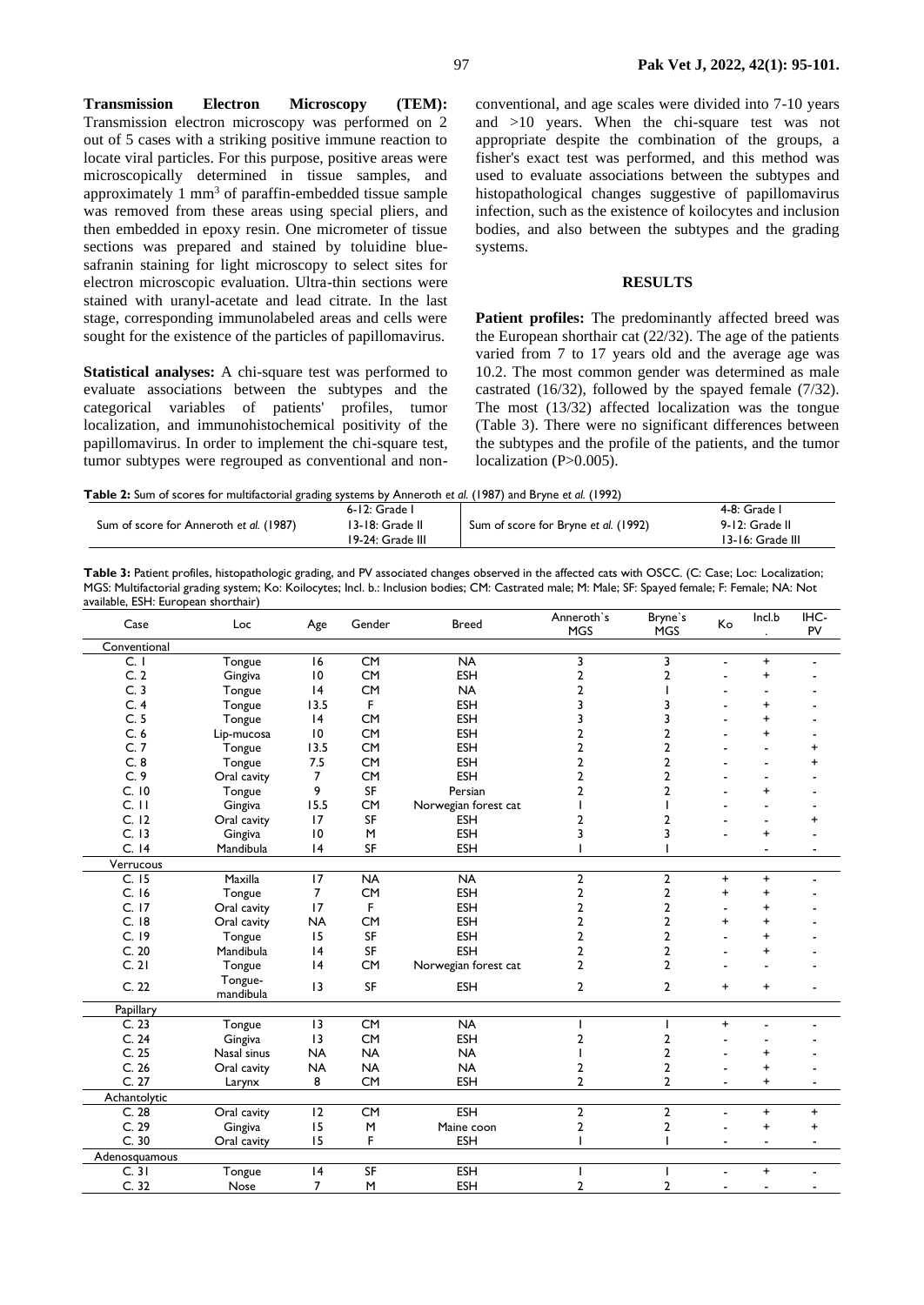**Histopathological findings:** Histopathological examination revealed different subtypes of OSCC, which were conventional, verrucous, papillary, acantholytic, and adenosquamous (Table 3). Conventional subtype was found to be the most common subtype in this study, which was also statistically supported  $(P=0.001)$ . When subtypes and histopathological grading systems were compared, conventional subtype showed significant differences with grade III malignancy by both grading systems (P>0.05).

Fourteen out of 32 (43.75%) cases appeared as trabeculae and nests of epithelial cells extending into the submucosa, and so they were diagnosed as the conventional type of OSCC (Fig. 1). Nuclear pleomorphism showed variation from mild to extreme (3/14: mild; 2/14: moderate; 4/14: abundant; 5/14: extreme). The number of mitosis in an HPF was found as 0-1 in 7/14, 2-5 in 3/14, and more than 5 in 4 /14 of the cases. Keratinization of the tumors was scored as 1 in 1/14, 2 in 3/14, 3 in 4/14, and 4 in 6/14 of the cases. The pattern of invasion was commonly seen as small groups, bands, or cords of infiltrating cells. Only a few cases showed well-delineated infiltrating borders, and also marked and widespread cellular dissemination. The invasion of adjacent tissue was seen in only 4/14 cases, 1/14 cases showed invasion into the lymphatic vessels, and 2/14 cases indicated deep invasion infiltrating the jawbone. Lymphocytic infiltration was marked in 8/14 of the cases, moderate in 2/14 of the cases, one case showed mild lymphocytic infiltration, and the rest (3/14 of the cases) had none. According to these histopathological findings, 2/14 of the cases were classified as Grade I, 7/14 of the cases were found as Grade II, and 4/14 of the cases were classified as Grade III according to Anneroth`s and Bryne`s multifactorial grading system. Only one of the cases was found as Grade II for Anneroth`s and as Grade I for Bryne´s system (Table 3).

Eight out of 32 cases (25%) were found compatible with verrucous OSCC, which was diagnosed based on the existence of an exophytic growth and development from the basal layer with broad tongues of mature squamous epithelium by pushing into underlying tissue (Fig. 2). Abundant nuclear pleomorphism of the neoplastic cells was distinct in 4/8 cases, the rest showed little (2/8), moderate (1/8), and extreme (1/8) nuclear pleomorphism. The number of mitosis in an HPF was commonly scored as 2 or 3. Keratinization of the neoplastic cells was scored as 2 in 3/8, as 3 in 1/8, and as 4 in 4/8 of the cases. The pattern of invasion was commonly seen as small groups, bands or cords of infiltrating cells, or marked and widespread cellular dissemination into the deep mucosa and adjacent tissues. The invasion of adjacent tissue was seen in lamina propria only for 5/8 cases. In addition, 1/8 cases showed invasion into the lymphatic vessel, and 2/8 cases showed deep invasion infiltrating the jawbone. Lymphocytic infiltration was generally found as marked and moderate. Only 1/8 cases showed mild infiltration. According to these histopathological findings, all verrucous subtypes were found to be associated with Grade II for both Anneroth`s and Bryne`s multifactorial grading system (Table 3).

Papillary type of OSCC was characterized by papillary growth pattern and was observed in 5/32 cases (15.62%). The parameter was the presence of a predominant papillary growth pattern for the diagnosis of this type (Fig. 3). Nuclear pleomorphism was observed from moderate  $(1/5)$  to abundant  $(4/5)$  and commonly with moderate mitotic numbers (scored as 2). Keratinization was usually minimal. Distinct keratinization was observed only in 1/5 cases. The pattern of invasion was seen as small groups, bands or cords of infiltrating cells. Marked and widespread cellular dissemination was seen only in 1/5 cases. Grading of this subtype indicated Grade I (2/5) and Grade II (3/5) according to Anneroth`s system, and Grade I (1/5) and Grade II (4/5) according to Bryne`s system.

Acantholytic type of OSCC (Fig. 4) was found in 3/32 cases (9.37%). This type was diagnosed depending on the acantholytic cells located in cystic spaces lined by neoplastic squamous cells. Nuclear pleomorphism was abundant in 2/3 cases and mild in the other case. Mitotic count was found different in each case, between 1 to 3, and keratinization was distinctive in 1/3 cases and moderate in other 2/3 cases. The pattern of invasion was commonly seen as small groups and bands. One of the cases had an invasion in adjacent muscle tissue and jawbone. All of the cases were found as Grade II according to both Anneroth`s and Bryne`s multifactorial grading systems.

Two out of 32 cases (6.25%) were found as the adenosquamous type of SCC (Fig. 5), which was characterized by the tubular epithelial structures with anastomosing islands and sheets of keratinizing neoplastic epithelium. Nuclear pleomorphism was mild in one and extreme in the other case. Mitotic count was found mild, but no keratinization was observed in both cases. The pattern of invasion was commonly seen as small groups and bands groups, or cords of infiltrating cells.

Histopathological changes suggestive of papillomavirus infection were characterized by thickening of the epithelium, as seen in the verrucous subtype of OSCC, eosinophilic intracytoplasmic inclusion bodies (Fig. 1, insert), and koilocytes. Inclusion bodies were seen in 20/32 cases in all subtypes. Koilocytes were observed in verrucous, 4/8 cases, and papillary subtypes, 1/5 cases, of OSCC. There were no significant differences identified by the histopathological changes, the existence of koilocytes and inclusion bodies, and the subtypes. (Pvalue for existence of koilocytes >0.05; P-value for existence of inclusion bodies >0.05).

**Immunohistochemical Findings:** Immunohistochemistry against PV obtained positive intracellular dark brown immunoreaction (Fig. 6) in 5/32 cases, among 3 of which were conventional and 2 were acantholytic subtypes of OSCC. There were no cases in which inclusion bodies, koilocytes, and immunopositivity were the common findings. There was no significant difference identified by the IHC results and subgroups  $(P>0.05)$ .

**Findings of Transmission Electron Microscopy:** There was no evidence of the papillomaviral particles in either of the 2 cases with good immunopositivity in TEM examinations.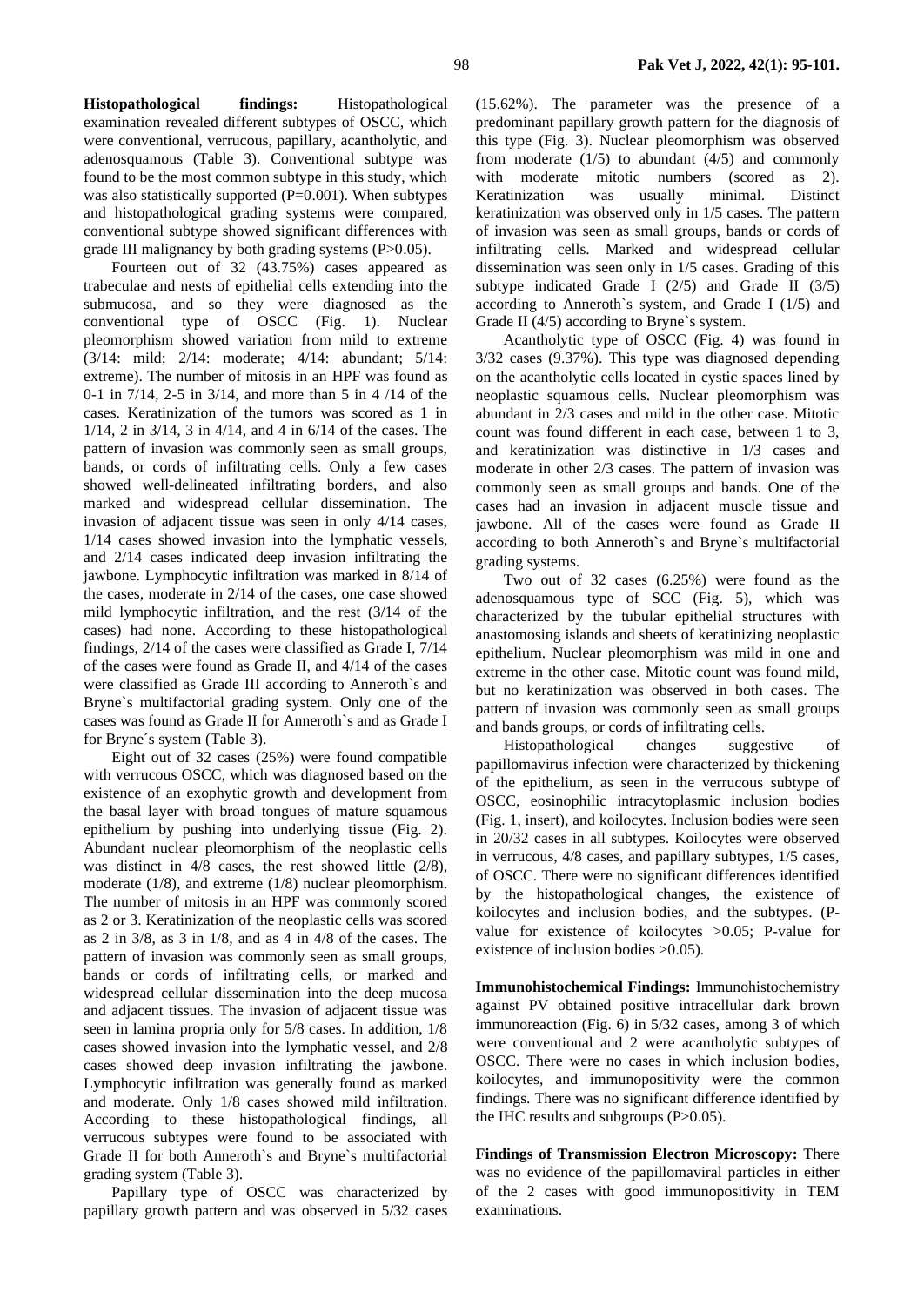

**Fig. 1:** Conventional subtype of OSCC showing nests of malignant epithelial cells with moderate keratinization (star; score for keratinization: 2), Grade II (for both Anneroth and Bryne`s multifactorial grading system), tongue. Bar = 100µm. Insert; an intranuclearly located eosinophilic inclusion body (arrow). Bar = 10 µm.



**Fig. 3:** Papillary subtype of OSCC, predominant papillary growth pattern, larynx. Bar = 200 µm.



**Fig. 5:** Adenosquamous subtype of OSCC, neoplastic squamous cells built glandular structures (arrows), tongue. Bar = 50 μm.

## **DISCUSSION**

This retrospective study presents the commonly affected localization, histopathologic subtyping, and grading of the feline OSCC, and compares the possible role of papillomavirus infection with the encountered subtypes of the tumor. Previously, feline OSCC has been



**Fig. 2:** Verrucous subtype of OSCC indicating the development from the basal layer with broad tongues of mature squamous epithelium by pushing into underlying tissue with score 3 for the pattern of invasion, tongue. Bar = 100 μm.



**Fig. 4:** Acantholytic subtype of OSCC, cystic spaces contain acantholytic cells (stars) surrounded by neoplastic squamous cells, oral cavity. Bar: 50 μm.



Fig. 6: Intranuclear positive reaction for papillomavirus infection. Bar = 50 µm.

determined as the most common oral malignant tumor occurring in older cats, without any sex and breed predilection (Wingo, 2018; Mikiewicz *et al.*, 2019). The most commonly affected localizations have been described as maxillary, mandibular, and lingual or sublingual regions (Hayes *et al.*, 2007). In this study, the average age of the patients was found compatible with the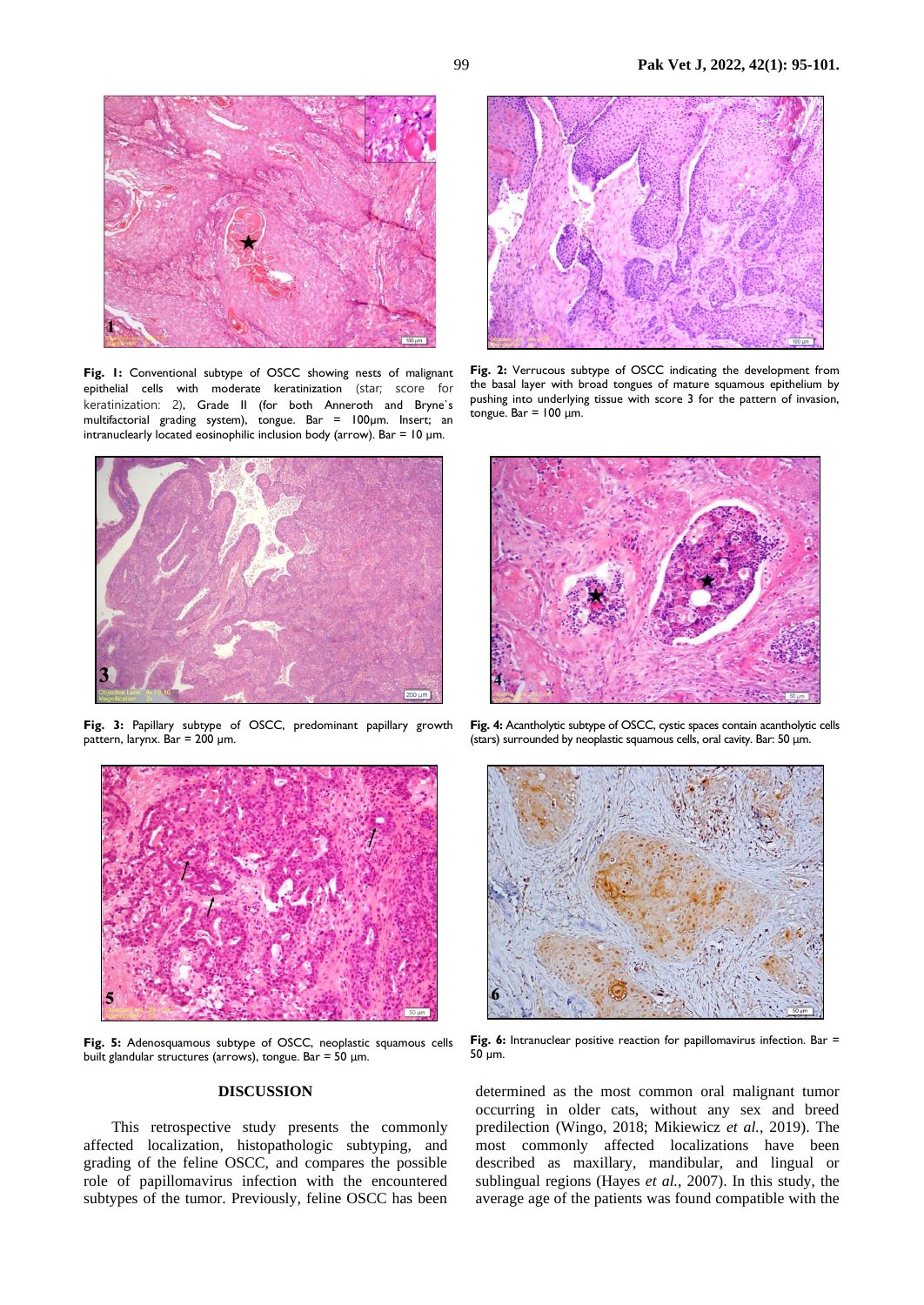previous studies (O`Neill *et al.*, 2011, Munday *et al.*, 2011; Wingo, 2018; Mikiewicz *et al.*, 2019). In this study, the most commonly encountered breed and sex were European short hair and castrated male, respectively. The most affected localization for OSCC was determined as tongue, as previously indicated (Bilgic *et al.*, 2015). However, no significant differences between the subgroups and patients' profiles and tumor localization were identified by statistical analyses.

In veterinary medicine, evaluation of OSCC, regarding subtyping or grading of the tumor, has similarities with human medicine (Munday *et al.*, 2017). In this study, 5 subtypes with different histopathologic characteristics could be defined, and the conventional subtype was found significantly more than other groups, which was found compatible with previous studies reported in cats, and dogs (Nemec *et al.* 2012; Munday *et al*., 2019).

The histopathological grading system of OSCC in veterinary medicine is performed regarding cellular and nuclear pleomorphism, degree of keratinization, and mitotic rate only if the tumor is classified under the conventional subtype of OSCC (Munday *et al.*, 2017). However, it has not been developed for routine diagnostics. In this study, the relationship between histopathological malignancy and these different subtypes of feline OSCC was documented by grading the tumor accordingly to both Anneroth´s and Bryne´s multifactorial grading systems in human medicine (Doshi *et al.*, 2011). It was observed that conventional type OSCC showed from well- to poorly-differentiated malignancy criteria, as described in human medicine. In comparison with the non-conventional subtypes, the conventional variant showed much higher grade (Grade III) or poorly differentiated according to both grading systems, which is also supported statistically. On the other hand, the surprising finding was that verrucous and papillary subtypes, known as well-differentiated variants in human medicine (Pereira *et al.*, 2007), were associated with the intermediate grade (Grade II) or moderatelydifferentiated for all verrucous, and most of the papillary subtypes in this study. Furthermore, unlike in the human counterpart, they invaded aggressively in local deep tissue and showed an osteolytic growth pattern.

The effect of PV infection on the development of OSCC has been investigated in most studies (Munday *et al.*, 2009, 2011; O'Neill *et al.*, 2011; Munday and French, 2015; Yamashita-Kawanishi *et al.*, 2018; Munday *et al.*, 2019; Chu *et al*., 2020), but the possible role of PV in the development of OSCC has been associated with only a small number of patients (Chu *et al*., 2020). The PV induced lesions can be determined by cytopathologic effects of the virus and intranuclear eosinophilic inclusion bodies (Munday and French, 2015). In addition to the histopathological properties, demonstration of PV infection by immunohistochemistry (Munday and French, 2015) and detection of papillomaviral DNA have been performed with the OSCC in cats (O`Neill *et al.*, 2011; Chu *et al.*, 2020). In human medicine, the verrucous subtype is related to the PV infection, especially in association with tobacco and alcohol consumption (Eisenberg *et al.*, 1985), which possesses an important

role for the development in the head and neck region (Gillison *et al.*, 2000; Devaraja *et al.*, 2003). The relationship between the papillomavirus and different subtypes of the feline OSCC was investigated by IHC and TEM in this study. However, there was no correlation between the histopathologic subtypes and histopathologic findings suggestive of PV-induced cases, and no significant correlation was determined by statistical analyses either. Immunopositive cases were found in conventional and acantholytic subtypes, rather than in verrucous or papillary subtypes. In addition, no correlation with PV-induced cytopathologic changes and immunohistochemistry was observed, and no viral particle was found by TEM in the immunopositive cases. The reason for the negative immune results could be related to the latent PV infection or infection with minimal replication. In a study, PV has been sought in cats with Bowenoid in-situ carcinoma, and the negative IHC results in some of these lesions have been interpreted as 'hit and run' model of the virus, which is presumed to be an initial cellular transformation by the virus and a subsequent loss of viral genome (Wilhelm *et al.*, 2006). The present study lacks the confirmation of histopathologic findings suggestive of PV-induced neoplastic lesions, and IHC positive cases by the amplification of papillomaviral DNA, as indicated previously in other studies feline OSCC (Munday *et al.*, 2009; O`Neill *et al.*, 2011). Nevertheless, the actual role of papillomavirus remains questionable for veterinary medicine (Munday *et al.*, 2009, 2011; O'Neill *et al.*, 2011; Munday and French, 2015; Altamura *et al.*, 2016, Chu *et al.*, 2020).

**Conclusions:** This study presents the histopathological interpretation of the feline OSCC regarding subtyping and grading of the tumor. Unlike in human medicine, verrucous and papillary subtypes of OSCC in this study could indicate malign features and were found mostly referred to as Grade II. Histopathological changes suggestive of PV infection were observed in most of the verrucous and papillary subtypes of the tumor, but the immunopositive reaction was observed in the conventional subtype of the tumor. However, due to the small number of cases in this study, further studies should be carried out by achieving statistically significant differences. In addition, the question that should be asked for further studies is whether the PV has a role in the progression of OSCC. If so, whether the subtype should be related to the verrucous or papillary subtypes of OSCC, or whether it is also possible to have the same effect in conventional, and other types of OSCC.

**Acknowledgments:** The authors would like to thank Dr. İsmail Dal for his contribution to the development of statistical analyses.

**Authors contribution:** HOG designed the study, HOG, and OAM compiled the cases from the databases of the Pathology Department of the Veterinary Faculty. HOG, OAM, GS, and MMA analyzed and graphed the cases, and all the authors critically revised the manuscript for important contents and approved the final version.